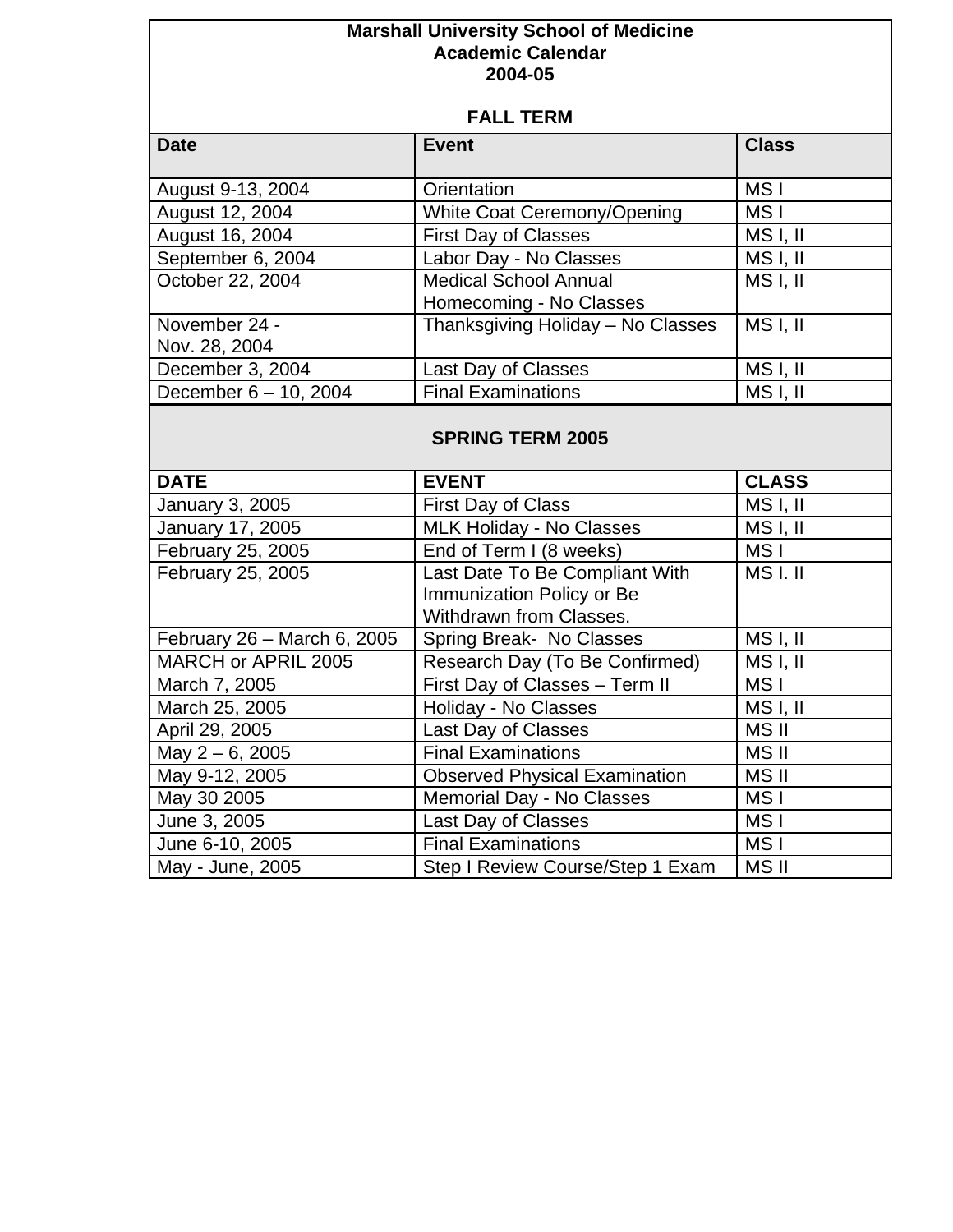## **Academic Calendar Year III Clerkship Schedule**

| <b>C.O. DATES</b>             | <b>Rotation 1</b>           | <b>Rotation 2</b>                                                                                           | <b>Rotation 3</b>                                    | <b>Rotation 4</b>                | <b>SPRING</b><br><b>BREAK</b> | <b>Rotation</b><br>5        | <b>Rotation</b><br>6  | <b>CCCE</b><br><b>EXAM</b> |
|-------------------------------|-----------------------------|-------------------------------------------------------------------------------------------------------------|------------------------------------------------------|----------------------------------|-------------------------------|-----------------------------|-----------------------|----------------------------|
| July 26, $-$ July<br>31, 2004 | Aug. $1-$<br>Sept. 24, 2004 | Sept. 27-<br>Nov.19, 2004                                                                                   | Nov. $29 -$<br>Jan. 28                               | Jan. $31 -$<br>March 25,<br>2005 | March 28 -<br>April 3-        | April $4-$<br><b>May 27</b> | May $31 -$<br>July 22 | July<br>23,<br>2005        |
|                               |                             | Homecoming<br>Oct. 21 (no<br>duties from 5<br>$pm-8pm)$<br>Homecoming-<br>No Duties<br>8:00-5:00<br>Oct. 22 | $\overline{H}$ oliday –<br>December<br>$23 - Jan. 1$ |                                  |                               |                             |                       |                            |
|                               |                             | <b>Break</b><br>November<br>20-28, 2004                                                                     |                                                      |                                  |                               |                             |                       |                            |